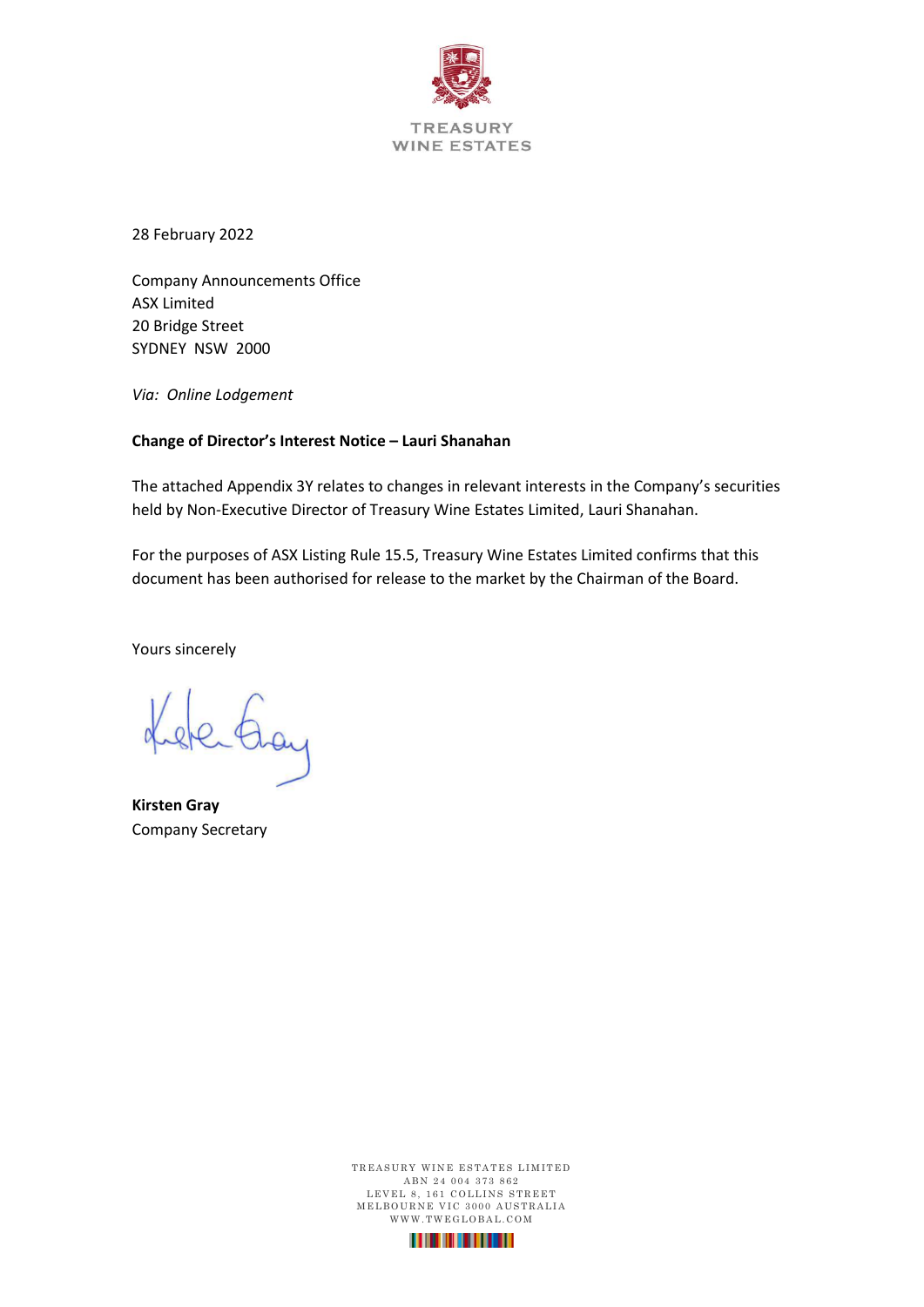*Rule 3.19A.2*

# **Appendix 3Y**

# **Change of Director's Interest Notice**

*Information or documents not available now must be given to ASX as soon as available. Information and documents given to ASX become ASX's property and may be made public.*

Introduced 30/09/01 Amended 01/01/11

| Name of entity | <b>TREASURY WINE ESTATES LIMITED</b> |
|----------------|--------------------------------------|
| <b>ABN</b>     | 24 004 373 862                       |

We (the entity) give ASX the following information under listing rule 3.19A.2 and as agent for the director for the purposes of section 205G of the Corporations Act.

| <b>Name of Director</b> | <b>LAURI SHANAHAN</b> |
|-------------------------|-----------------------|
| l Date of last notice   | 18 November 2020      |

#### **Part 1 - Change of director's relevant interests in securities**

*In the case of a trust, this includes interests in the trust made available by the responsible entity of the trust*

Note: In the case of a company, interests which come within paragraph (i) of the definition of "notifiable interest of a director" should be disclosed in this part.

| Direct or indirect interest                                                                                                                         | Indirect interest                                                                                                                                                                             |  |
|-----------------------------------------------------------------------------------------------------------------------------------------------------|-----------------------------------------------------------------------------------------------------------------------------------------------------------------------------------------------|--|
| Nature of indirect interest<br>(including registered holder)<br>Note: Provide details of the circumstances giving rise<br>to the relevant interest. | Interest in ordinary shares of Treasury Wine Estates<br>Limited (TWE) held in the form of American Depositary<br>Shares (ADSs) held by custodian HSBC Custody<br>Nominees (Australia) Limited |  |
| Date of change                                                                                                                                      | 22 February 2022                                                                                                                                                                              |  |
| No. of securities held prior to change                                                                                                              | Indirect interest in TWE ordinary shares held in the<br>form of 15,225 ADSs, held by custodian HSBC<br>Custody Nominees (Australia) Limited                                                   |  |
| Class                                                                                                                                               | ADSs over ordinary shares in TWE<br>1 ADS = 1 ordinary share fully paid                                                                                                                       |  |
| Number acquired                                                                                                                                     | 5,143 ADSs                                                                                                                                                                                    |  |
| <b>Number disposed</b>                                                                                                                              | Nil                                                                                                                                                                                           |  |
| <b>Value/Consideration</b><br>Note: If consideration is non-cash, provide details and<br>estimated valuation                                        | US\$8.74 per ADS                                                                                                                                                                              |  |

<sup>+</sup> See chapter 19 for defined terms.